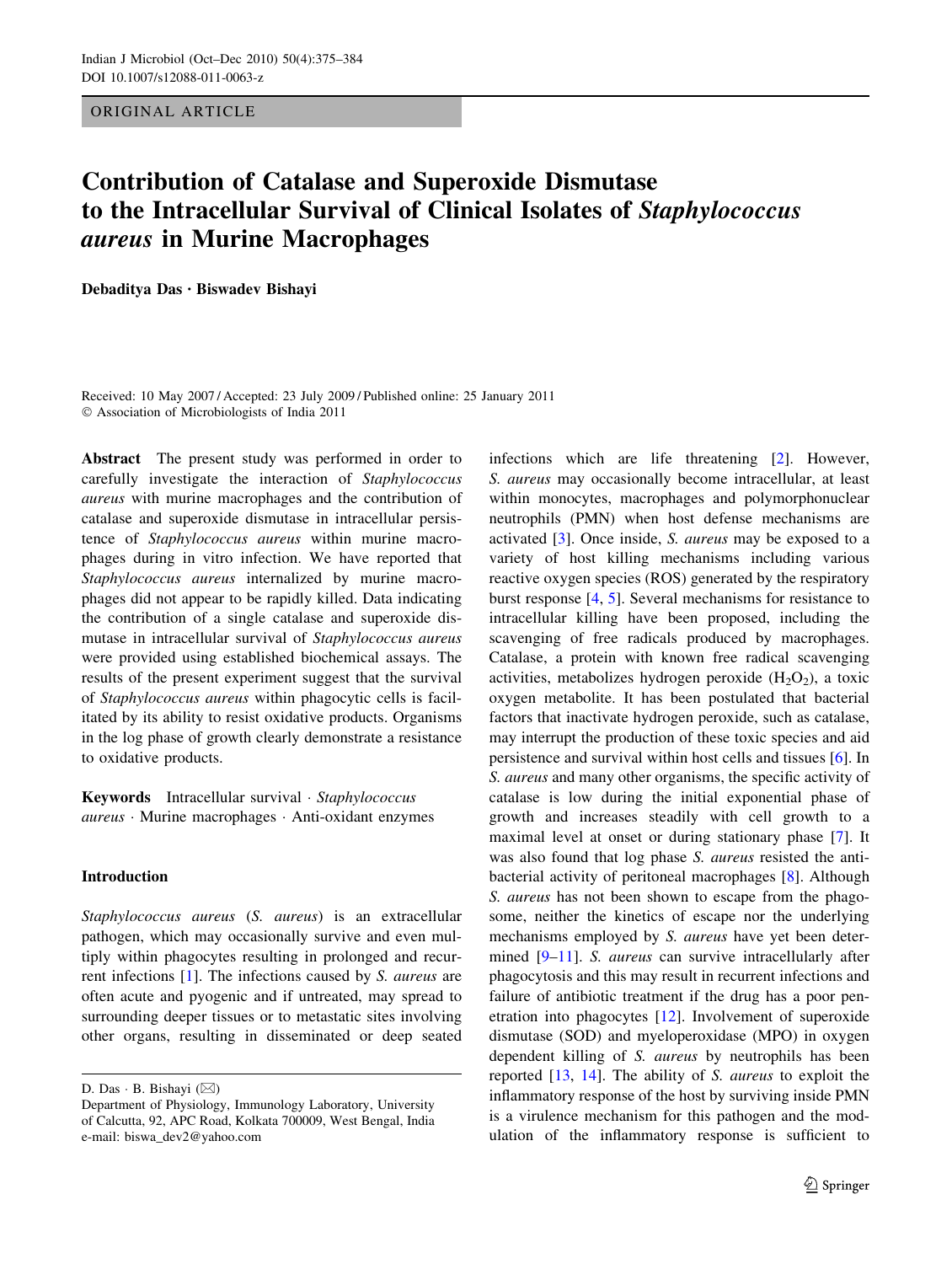significantly alter morbidity and mortality induced by S. *aureus* infection [[15\]](#page-8-0). These observations suggest that the ability to inactivate  $H_2O_2$  contributes to the survival in the host [\[16](#page-9-0)] and led us to examine the role of staphylococcal catalase in  $H_2O_2$  resistance and intracellular survival. Additionally, an intracellular lifestyle is thought to shelter microorganism from immune surveillance; however, there is little evidence to support this idea regarding sepsis [[17](#page-9-0), [18](#page-9-0)]. This approach was undertaken in the belief that proteins expressed by the pathogen in vivo reflect its expression within the host cell environment, thereby allowing a better understanding of staphylococci-host cell relationship.

The present study was performed in order to carefully investigate the interaction of S. aureus with murine macrophages and the contribution of catalase in intracellular persistence of bacteria within murine macrophages during in vitro infection. In this report we demonstrate that catalase is required for S. aureus hydrogen peroxide resistance as well as persistence within macrophages. We have reported release of catalase and SOD in the exponential phase of growth. On the other hand cells internalized by murine macrophages did not appear to be rapidly killed. The results of the present experiment suggest that the survival of S. *aureus* within phagocytic cells is facilitated by its ability to resist oxidative products. Organisms in the log phase of growth clearly demonstrate a resistance to oxidative products.

#### Materials and Methods

### Bacterial Strain

Staphylococcus aureus (S. aureus) are pathogenic strain and have hospital origin. CMC-524 was obtained from Calcutta Medical College and Hospital, Calcutta, ICH-629 was obtained from Institute of Child Health, Calcutta and ICH-757 was also obtained from Institute of Child Health, Calcutta. Among these three clinical isolates, CMC-524 and ICH-629 were catalase positive and coagulase positive. ICH-757 was catalase positive [[19\]](#page-9-0) and coagulase negative.

Collection of Bacteria During Stage Specific Growth

Cells were collected at each hour during their growth and centrifuged at  $10,000$  rpm at  $4^{\circ}$ C for 10 min. The cell pellet thus obtained was resuspended in sterile saline and cell number was adjusted on the basis of the relationship;

 $A_{620}$   $0.2 = 5 \times 10^7$  cells per ml [[20\]](#page-9-0). These bacterial cells collected during their growth period were now allowed to internalize by murine macrophages.

Isolation of Murine Splenic and Peritoneal Macrophages

Murine splenic macrophages are isolated according to the method of Meltzer [\[21](#page-9-0)]. Briefly, spleens excised from immediately sacrificed mice were macerated in Alsever's solution and the suspension was layered over 3 ml Histopaque-1077 and centrifuged for 30 min. A band with leukocyte enriched fraction at the interface was collected, suspended in RPMI-1640-foetal bovine serum (FBS)(5%) and are allowed to plastic adherence at  $37^{\circ}$ C for 1 h. Adherent cells were collected, centrifuged and suspended in RPMI-FBS (5%) which contains very high number of macrophages.

Murine peritoneal macrophages were isolated according to the method of Meltzer [[21\]](#page-9-0) as described elsewhere. Peritoneal fluids of the mice, previously injected with 3% starch in 0.9% NaCl intraperitoneally, three days prior to the sacrifice, are collected and centrifuged. The cell pellets are re-suspended in RPMI-FBS (5%) and were allowed for plastic adherence. Adherent cells were collected and finally suspended in RPMI-FBS (5%).

Internalization of S. aureus Inside Murine Macrophages Following Infections with Increased Inocula of Clinical Isolates

Internalization of stage specifically grown S. aureus by the murine macrophages was determined according to the method as described by Kahl et al. [[22](#page-9-0)]. Briefly murine splenic or peritoneal macrophages were infected with bacteria collected during their growth in invasion medium (growth medium without antibiotics, antimycotics or fetal bovine serum) for 1 h at  $37^{\circ}$ C,  $5\%$  CO<sub>2</sub> incubator. After 1 h incubation, cell culture medium was replaced by RPMI-1640 containing 100  $\mu$ g of gentamicin/ml to kill extracellular bacteria. Then, infected cells were washed thrice with PBS to remove gentamicin, treated with 200 µl of 0.25% Trypsin, 0.2% EDTA in Hank's balanced salt solution (HBSS) for 5 min and lysed with 800  $\mu$ l of 0.025% Triton X100. Cell lysates were diluted, plated in triplicate on nutrient agar and incubated overnight at 37°C and the number of colony forming unit (CFU) per ml were determined.

#### Phagocytosis Assay

Murine macrophages  $(5 \times 10^6/\text{ml})$  were mixed with S. aureus  $(5 \times 10^6$ /ml) in a 1:1 cell: bacterium ratio in RPMI-40% Serum and incubated at  $37^{\circ}$ C cell culture incubator for different times (up to 5 h). Phagocytosis was stopped by adding cold  $(4^{\circ}C)$  RPMI-1640 and extracellular S. aureus were removed by washing the suspension four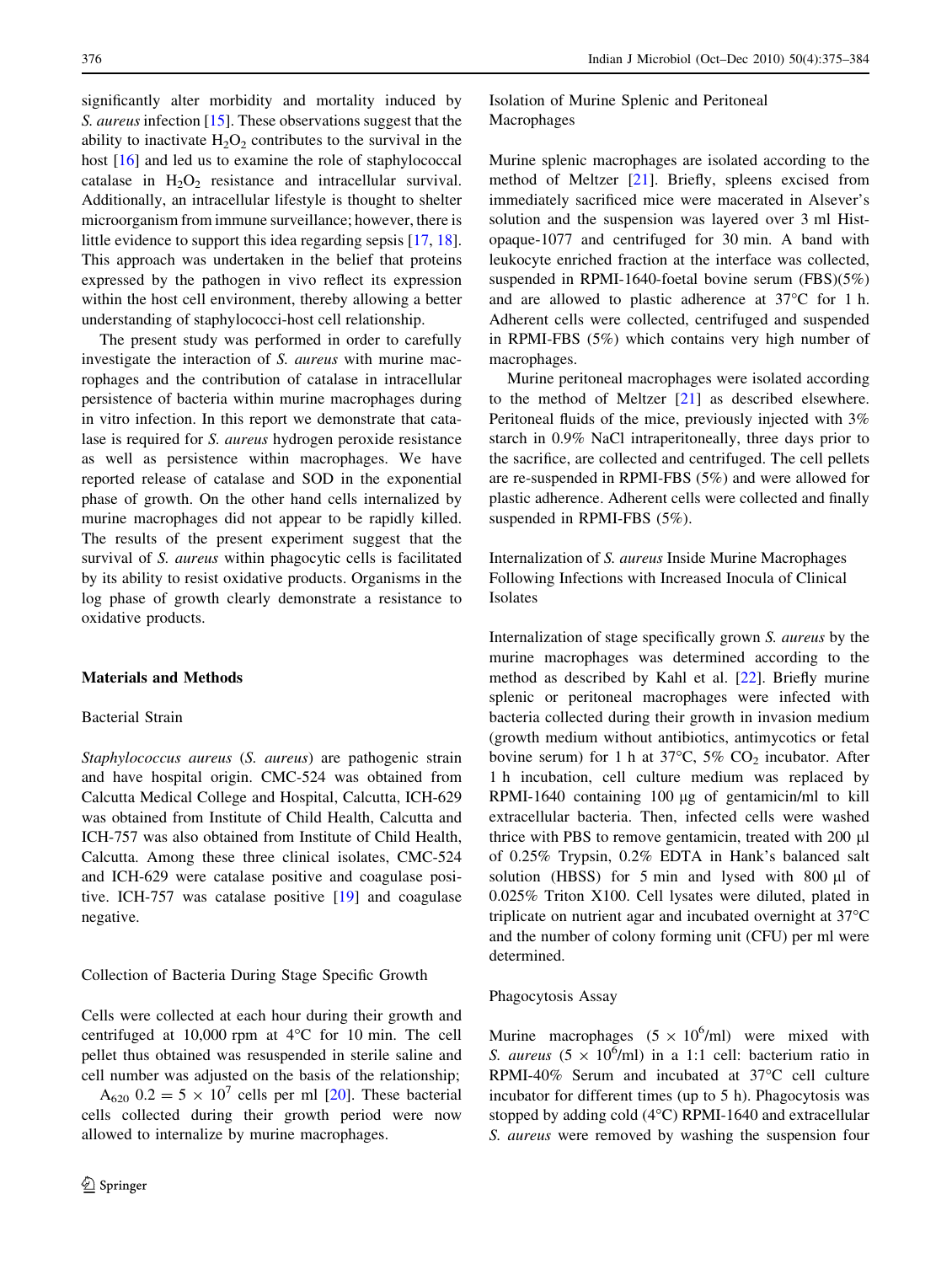times in RPMI-1640 by centrifugation at  $250g$  at 4<sup>o</sup>C for 5 min. Duplicate samples were removed at 1 h interval, centrifuged and the supernatants reserved, the pellets disrupted in sterile water containing 0.01% BSA by vigorously vortexing to release intracellular bacteria in the supernatant. 0.1 ml of the supernatant was serially diluted in sterile distilled water (pH 7.0) and spread on agar plates that were incubated overnight at  $37^{\circ}$ C for determination of viable S. aureus. The intracellular killing of S. aureus in macrophages was measured by determining the decrease in the number of intracellular viable bacteria [\[23](#page-9-0)].

Culture of Intracellular Viable S. aureus and Preparation of Whole Cell Extract (Cell Lysate) for Demonstration of Enzyme Activity

The bacteria that were survived after time dependent phagocytosis as obtained from the plates of respective hours (Plates of intracellular viable S. aureus from the above experiment) were further cultured in nutrient broth.

Cells were washed twice in phosphate buffered saline (PBS), vortexed, passed through a  $5 \mu m$  pore size filter, diluted to an optical density at  $650 \text{ nm}$  of  $0.4 \cdot (10^6 \text{ CFU/ml})$ and resuspended in lysis buffer.

Bacterial suspensions (10 ml) were washed twice with 25 mM sodium phosphate buffer containing 1 mM disodium EDTA, pH 7.2, 0.5 mM phenylmethylsulfonyl fluoride (PMSF) and finally resuspended in 2 ml buffer. Suspensions were sonicated on ice at  $8 \mu m$  for  $90 \text{ s}$  (six 15 s bursts with 15 s cooling periods) and then centrifuged at 16 000  $\times g$  for 45 min at  $4^{\circ}$ C. Supernatants (lysates) were filtered and assayed for catalase and SOD activity [[24\]](#page-9-0).

Preparation of Crude Extracts for Electrophoresis and In Situ Staining

Bacterial lysates were prepared as described above. Lysates were assayed for the presence of catalase and SOD on acrylamide gels. Protein content was determined by using the Bradford assay.

#### Electrophoresis and In Situ Staining

Electrophoresis was performed on non-denaturing acrylamide gels using the Bio-Rad Mini system with tris/glycine buffer. Samples were applied to 10% bisacrylamide gels prepared with 1.5 M Tris/HCl, pH 8. Electrophoresis was carried out at 200 V.

SOD activity was visualized on gels following the methodology as described earlier [[25\]](#page-9-0). Briefly, gels were washed in distilled water, then soaked in a solution of 2.45 mM nitro blue tetrazolium for 20 min, followed by a 10 min incubation in a solution containing 28 mM

tetramethylethylenediamine (TEMED), 0.028 mM riboflavin and 36 mM potassium phosphate buffer, pH 7.8. Gels were illuminated on a light box to obtain a dark background with achromatic bands corresponding to SOD activity.

Catalase activity was visualized on non-denaturing acrylamide gels following the methodology as described earlier [[26](#page-9-0)]. After electrophoresis, gels were washed three times in distilled water for 20 min and soaked in a solution of 0.015%  $H_2O_2$ . Activity was then visualized by transferring the gels to a solution of  $1\%$  ferric chloride,  $1\%$ potassium ferricyanide. Regions corresponding to catalase activity were determined as yellow bands on a green background.

Assay of Superoxide Dismutase (SOD) Activity:

100 µl of the bacterial lysate was mixed with 1.5 ml of a Tris–EDTA-HCl buffer (pH  $8.5$ ), then 100 µl of 7.2 mM pyrogallol was added and the reaction mixture was incubated at  $25^{\circ}$ C for 10 min. The reaction was terminated by the addition of 50 µl of 1 mM HCl and measured at 420 nm. One unit was determined as the amount of enzyme that inhibited the oxidation of pyrogallol by 50% [[27\]](#page-9-0).

The activity was expressed as U/mg protein.

#### Assay of Catalase Activity

Catalase activity in the cell free lysate was determined spectrophotometrically by measuring the decrease in  $H_2O_2$ concentration at 240 nm [[27\]](#page-9-0). At time zero, 1.8 ml of each lysate  $(250 \mu g/ml)$  was mixed with 0.2 ml of a phosphate buffer containing 10 mM Hydrogen peroxide. One milliliter of the mixture was immediately added to a disposable cuvette and placed into a spectrophotometer. Measurement of absorbance was taken at 0, 1, 2, 3, 4, 5 min after addition of the lysate to hydrogen peroxide buffer. Units of catalase activity present in 1 ml of lysate were calculated. One unit (U) of catalase activity is defined as the amount of enzyme catalyzing 1 µmol of  $H_2O_2$  per min at 25°C.

Infection of Animals with S. aureus and Collection of Blood and Lymphoid Organs for Determination of Bacterial Density

Mice were injected intravenously via the tail vein with different clinical isolates of S. aureus  $(10^7$ CFU/mouse) in 0.2 ml saline. At different time intervals after infection, blood was collected from the retro orbital plexus and the mice were sacrificed by cervical dislocation. The blood of each infected mice was plated on nutrient agar. Spleen and lymph nodes were excised, weighed, homogenized, diluted in saline and plated onto nutrient agar. Plates were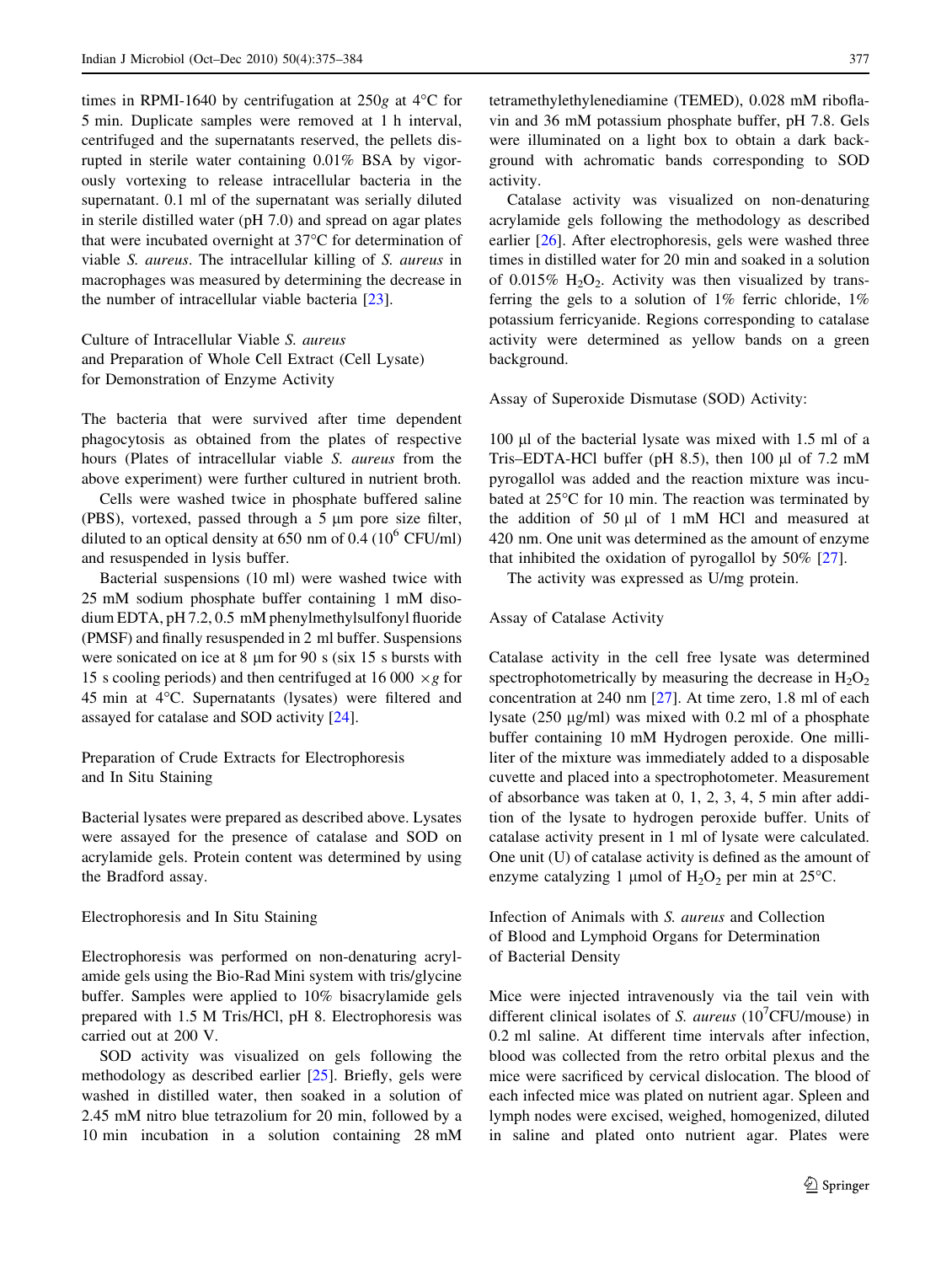maintained at 37°C for 48 h and bacterial colonies counted. Results were expressed as the number of CFU/ml of blood and CFU/mg of spleen or lymph node.

# Serum TNF-a Assay by ELISA

Blood was collected from the retro orbital plexus of both control and S. aureus infected mice at zero, 24, 48, 72 h post infection. Serum was prepared after clot retraction and kept at  $-80^{\circ}$ C until further use. Serum TNF $\alpha$  level was directly measured by immuno-enzymatic assay method [\[28](#page-9-0)] using the TNF $\alpha$  assay kit according to the manufacturer's instruction.

# **Results**

Internalization of Stage-specifically Grown S. aureus in Murine Macrophages

The internalization of different concentrations of S. aureus after 1 h infection to macrophages with different concentrations of S. aureus is shown in Fig. 1a and b. Figure 1a and b showed the number of internalized bacteria, collected up to 6 h of their growth inside macrophages changes significantly with the increase of their growth period.

From the CFU count of the intracellularly viable S. aureus within murine peritoneal and splenic macrophages, increased CFU was obtained with the increase of the bacterial growth period in all the clinical isolates of S. aureus.

Viability of S. aureus Recovered from Macrophage Lysate after 0–5 h In Vitro Infection

The intracellular survival of S. *aureus* was substantially higher after 2 h phagocytic time. (Fig. [2](#page-4-0)a and b). After the 2 h infection period, the CFU of S. aureus from the lysate of murine macrophages was least. Conversely more CFU of S. aureus recovered was viable after 2 h infection period.

The mean CFU count of the intracellularly viable S. aureus (CMC-524) allowed for 2 h of phagocytic time was found to be lower than that allowed for 0, 1, 3, 4, and 5 h phagocytic time. Mean CFU count for 2 h phagocytic time (5640  $\pm$  282.84) was found significantly lower than the mean CFU count for 1 h (6880  $\pm$  226.27) ( $P < 0.025$ ), 4 h (6680  $\pm$  56.57) (P < 0.025) and 5 h (7980  $\pm$  311.13)  $(P < 0.01)$  phagocytic time, respectively.

The CFU count of the intracellularly viable S. aureus (ICH-757) allowed for 2 h of phagocytic time was found to be lower than that allowed for 0, 1, 3, 4, and 5 h phagocytic time. Mean CFU count for 2 h phagocytic time  $(1430 \pm 14.14)$  was found significantly lower than the



Fig. 1 Internalization of stage-specifically grown S. aureus in a murine peritoneal macrophages and b in murine splenic macrophages. The internalization of S. aureus after 1 h infection to macrophages with different concentrations of S. aureus collected during their growth is shown in Fig. 1a. To determine if internalization occurs, we enumerate the number of internalized viable bacteria isolated from different stages of their growth. The results in this figure represent the increase in bacterial count as expressed in CFU/ml of macrophage from different clinical isolates

mean CFU count for 1 h (1550  $\pm$  14.14) ( $P < 0.01$ ), 3 h  $(1600 \pm 56.57)$   $(P < 0.05)$  phagocytic time, respectively. Similar pattern of results were also observed in case of splenic macrophages for all the strains.

Super Oxide Dismutase (SOD) Release from Intracellularly Viable S. aureus (CMC-524, ICH-629 and ICH-757) Lysate

The bacterial SOD released (in Unit/mg of bacterial protein) from those bacteria (CMC-524) originally allowed for 1 h  $(6.948 \pm 0.561)$   $(P < 0.05)$ , 2 h  $(7.863 \pm 0.061)$  $(P<0.01)$ , 3 h  $(8.501 \pm 0.221)$   $(P<0.01)$ , 4 h  $(10.898 \pm 0.182)$  ( $P < 0.005$ ) and 5 h (11.563  $\pm$  0.912)  $(P<0.01)$  phagocytic time were significantly higher than that released for 0 h  $(4.706 \pm 0.512)$  phagocytic time.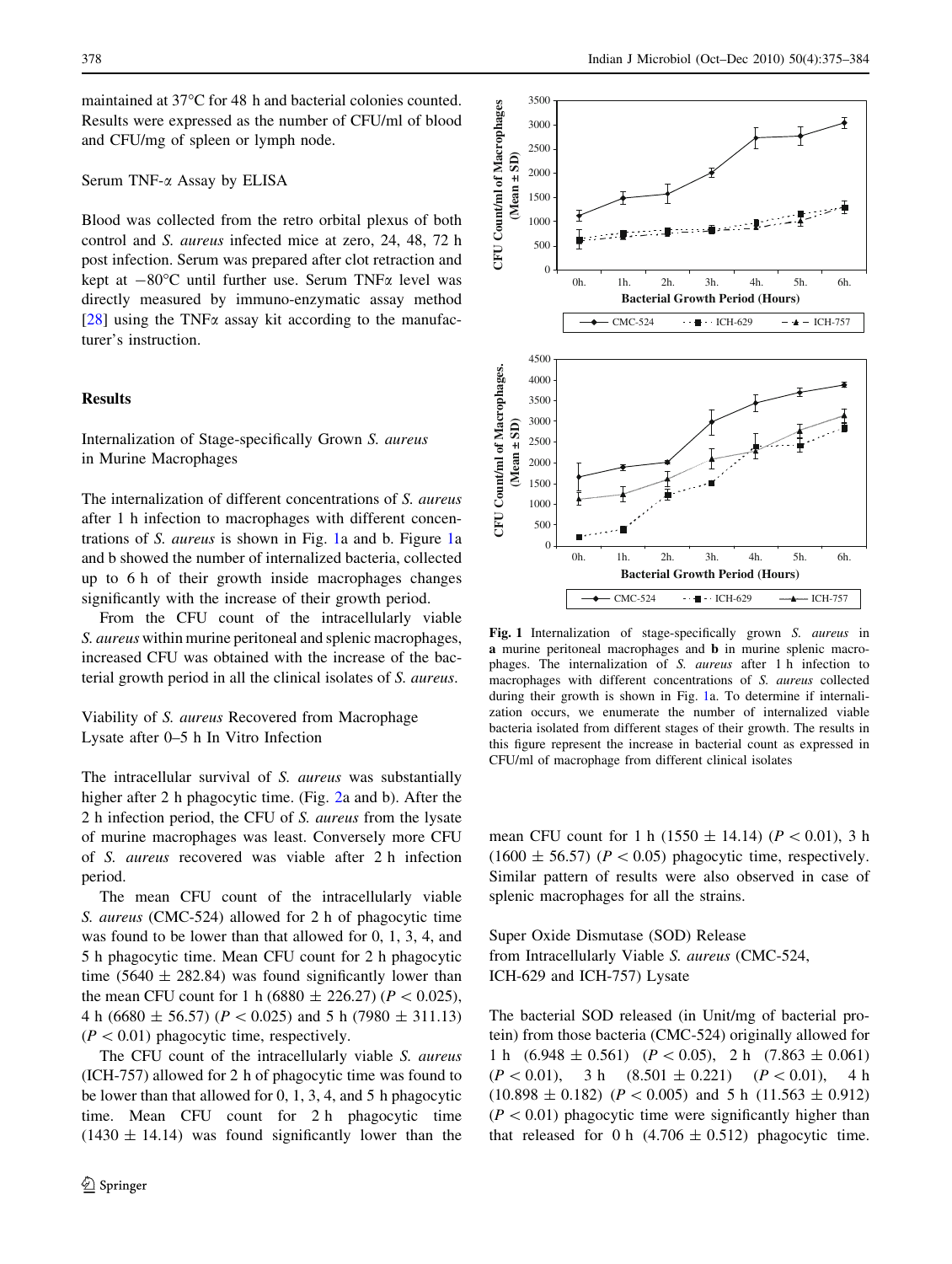<span id="page-4-0"></span>Fig. 2 Phagocytosis of S. aureus by a murine peritoneal macrophages and b murine splenic macrophages. The intracellular killing of S. aureus by murine peritoneal macrophages after time dependent phagocytosis (up to 5 h) is shown in Fig. 2a. The results in this figure represent the gradual increased intracellular viability of S. aureus within murine peritoneal macrophages after 2 h of phagocytosis. The intracellular killing of S. aureus by murine splenic macrophages after time dependent phagocytosis (up to 5 h) is shown in Fig. 2b. The results in this figure represent the gradual increased intracellular viability of S. aureus within murine splenic macrophages after 2 h of phagocytosis



Identical release of SOD from the intracellularly viable S. aureus was also found in case of ICH-629 and ICH-757 (Fig [3\)](#page-5-0).

# Catalase Release from Intracellularly Viable S. aureus (CMC-524, ICH-629 and ICH-757) Lysate

In case of CMC-524, crude bacterial lysate, bacterial catalase content was found to be increased with the increase of phagocytic time. The bacterial catalase content (in m.mol/ min/mg of bacterial protein) from those bacteria originally allowed for 1 h (17.37  $\pm$  0.212) (P < 0.025), 2 h (17.69  $\pm$ 0.735) ( $P < 0.05$ ), 3 h (18.66  $\pm$  0.559) ( $P < 0.025$ ), 4 h  $(22.44 \pm 1.386)$  ( $P < 0.025$ ) and 5 h (25.68  $\pm$  2.136) ( $P <$ 0.025) phagocytic time were significantly higher than that released for 0 h (14.88  $\pm$  0.785) phagocytic time. Identical release of catalase from the intracellularly viable S. aureus was also found in case of ICH-629 and ICH-757 (Fig [4](#page-5-0)).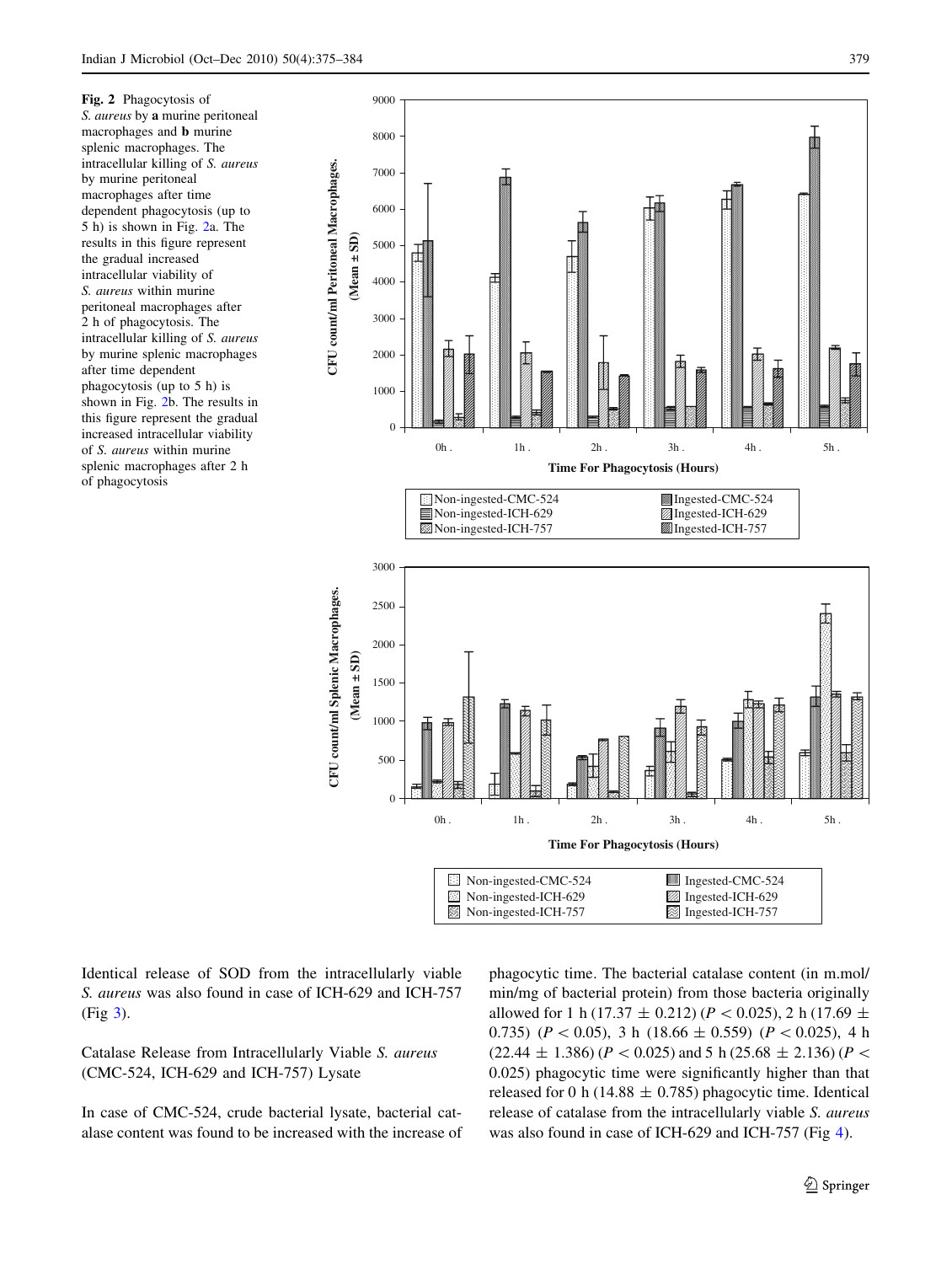<span id="page-5-0"></span>Fig. 3 Super oxide dismutase (SOD) content in intracellularly viable S. aureus (CMC-524, ICH-629 and ICH-757) lysate recovered after time dependent phagocytosis with murine macrophages. The bacteria that were survived after time dependent phagocytosis as obtained from the plates of respective hours (plates of intracellular viable S. aureus from the above experiment) were further cultured in nutrient broth. Results in this figure represent the bacterial SOD content (in Unit/mg of bacterial protein) from the respective group of cell lysate



(CMC-524, ICH-629 and ICH-757) lysate recovered after time dependent phagocytosis with murine macrophages. Preparation of bacterial lysate was done in a way as mentioned in methods. Results in this figure represent the bacterial catalase content (in m.mol/ min.mg of bacterial protein) from the respective group of cell lysate

Fig. 4 Catalase content in intracellularly viable S. aureus

**Initial Phagocytic Time Towards Preparation of RespectiveCell Lysate(Hours)**

| $\Box$ CMC-524 | <b>图 ICH-629</b> | <b>Z</b> ICH-757 |
|----------------|------------------|------------------|
|                |                  |                  |

Detection of SOD and Catalase Activity on Acrylamide Gels

All strains in this study showed a similar clear band of SOD activity on the gels (Fig. [5a](#page-6-0)). All bands migrated to the same point in acrylamide gels, suggesting a similar enzyme was expressed by all strains. Identical protein concentrations were loaded for all the strains, thus the similar intensity of the SOD bands indicates that the S. aureus strains assayed contained similar levels of SOD activity.

The mobility of the bands of catalase activity in native gels was similar for all of the strains examined. Although this technique is not accurately quantitative, the difference in intensity of the bands suggests different levels of activity in the extracts of different strains (Fig. [5b](#page-6-0)).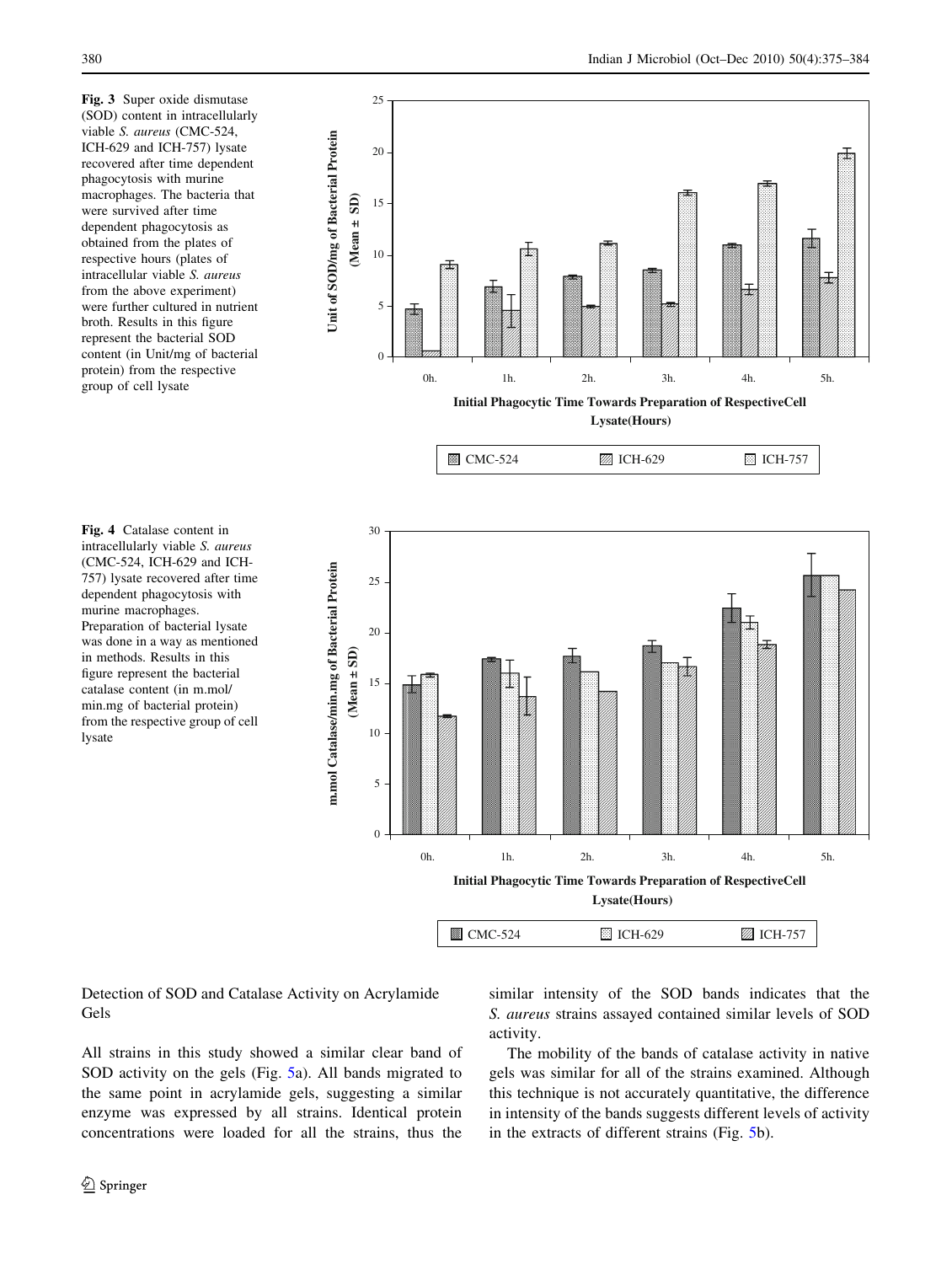

<span id="page-6-0"></span>

Fig. 5 Detection of a SOD activity and b catalase activity in the acrylamide gels. Electrophoresis was performed on non-denaturing acrylamide gels using the Bio-Rad Mini system with tris/glycine buffer. Results in this figure represent the non- denaturing polyacrylamide gel electrophoresis (PAGE) analysis of SOD activities in the sonicated extracts of S. aureus (CMC-524, ICH-629 and ICH-757) in 12% native polyacrylamide gels. 1 CMC-524, 2 h lysate, 2 CMC-524, 4 h lysate, 3 ICH-629, 2 h lysate, 4 ICH-629, 4 h lysate, 5 ICH-757, 2 h lysate, 6 ICH-757, 4 h lysate. Electrophoresis was performed in a way as mentioned in methods. Regions corresponding to catalase activity were determined as yellow bands on a green background. Results in this figure represent the non- denaturing polyacrylamide gel electrophoresis (PAGE) analysis of catalase activities in the sonicated extracts of S. aureus (CMC-524, ICH-629 and ICH-757) in 8% native polyacrylamide gels. 1 CMC-524, 2 h lysate, 2 CMC-524, 4 h lysate, 3 ICH-629, 2 h lysate, 4 ICH-629, 4 h lysate, 5 ICH-757, 2 h lysate, 6 ICH-757, 4 h lysate

Bacterial Clearance in Blood, Spleen and Lymph Nodes of Mice Infected with S. aureus (CMC-524, ICH-629 and ICH-757)

In case of CMC-524, the CFU count of the viable bacteria present within the spleen and lymph node after 0, 24, 48 and 72 h of infection were found to have increased with the increase of in vivo bacterial incubation period (Fig  $6$ ).

The mean CFU counts of the viable bacteria per ml of blood were found to be maximum at 24 h. post-infection and then decreased gradually.

In CMC-524, infected group, the mean CFU count of the bacteria/ml blood for 24 h post infection (12100  $\pm$ 2778.49) was significantly higher than the mean CFU count of bacteria/ml of blood for 0 h  $(2350 \pm 619.14)$  $(P< 0.0005)$ , 48 h (7800  $\pm$  848.53) (P < 0.025) and 72 h  $(1350 \pm 700.00)$  ( $P < 0.005$ ) post infection, respectively.

Bacterial burden for ICH-629 and ICH-757 were found similar as before.

TNF-a Content in Serum of Mice Infected with S. aureus (CMC-524, ICH-629 and ICH-757) Intravenously for a Varying Period of Time

In case of CMC-524 infected mice, the mean pg TNF-a/ml of serum after 0, 24, 48 and 72 h post infection was found higher than that of the respective control serum. The mean TNF-content (pg/ml) in 0 h serum (1237.5  $\pm$  62.915), 24 h  $(1343.75 \pm 37.5),$  48 h  $(1243.75 \pm 42.696)$  and 72 h  $(1243.75 \pm 42.696)$  were significantly higher than the control 0 h (442.5  $\pm$  5.0) ( $P < 0.0005$ ), 24 h (437.5  $\pm$  5.0)  $(P<0.0005)$ , 48 h (437.5  $\pm$  5.0) (P < 0.0005) and 72 h  $(440 \pm 8.165)$   $(P \lt 0.0005)$ , respectively. Among the CMC-524 infected serum TNF- $\alpha$  content of 24 h  $(1343.75 \pm 37.5)$  serum were significantly higher than the 0 h (1237.5  $\pm$  62.915) (P < 0.025), 48 h (1243.75  $\pm$ 42.696) ( $P < 0.01$ ) and 72 h (1243.75  $\pm$  42.696) ( $P <$ 0.01) infected serum, respectively. Similar result on the serum TNF-alpha level in mice after infection with ICH-629 and ICH-757 was observed (Fig [7\)](#page-8-0).

# Discussion

This paper describes the survival of three clinical isolates of S. aureus inside murine macrophages in vitro and we have discussed the observation in relation to the activity of S. aureus to produce catalase and SOD. In our study, we provide evidence that S. aureus after internalization can survive inside the macrophages, which is dependent on the size of the inocula. Pharmacodynamic evaluation of the intracellular activities of antibiotics against Staphylococcus aureus in a model of THP-1 macrophages has been recently reported [[29\]](#page-9-0). However, we did not use electron microscopy in detecting the intracellular bacteria or elimination of cell surface bacteria by lysostaphin or so on. Also, because of technical limitations in visualizing live intracellular bacteria, it was not possible to determine in these antecedent studies whether the bacteria are actively replicating or are merely by-standers. From the bacteria's perspectives, there are obvious advantages in maintaining an intracellular location, since the microorganism will be able to avoid many host defense mechanisms as well as to shield themselves from extracellular antibiotics.

This study also demonstrates that following infection, bacteria are not rapidly killed by the phagocytic activity of murine macrophages; they rather survive within macrophages during prolonged infection due to secretion of catalase, which by degrading  $H_2O_2$  inhibit ROS mediated killing mechanism of the host. Based on the result of in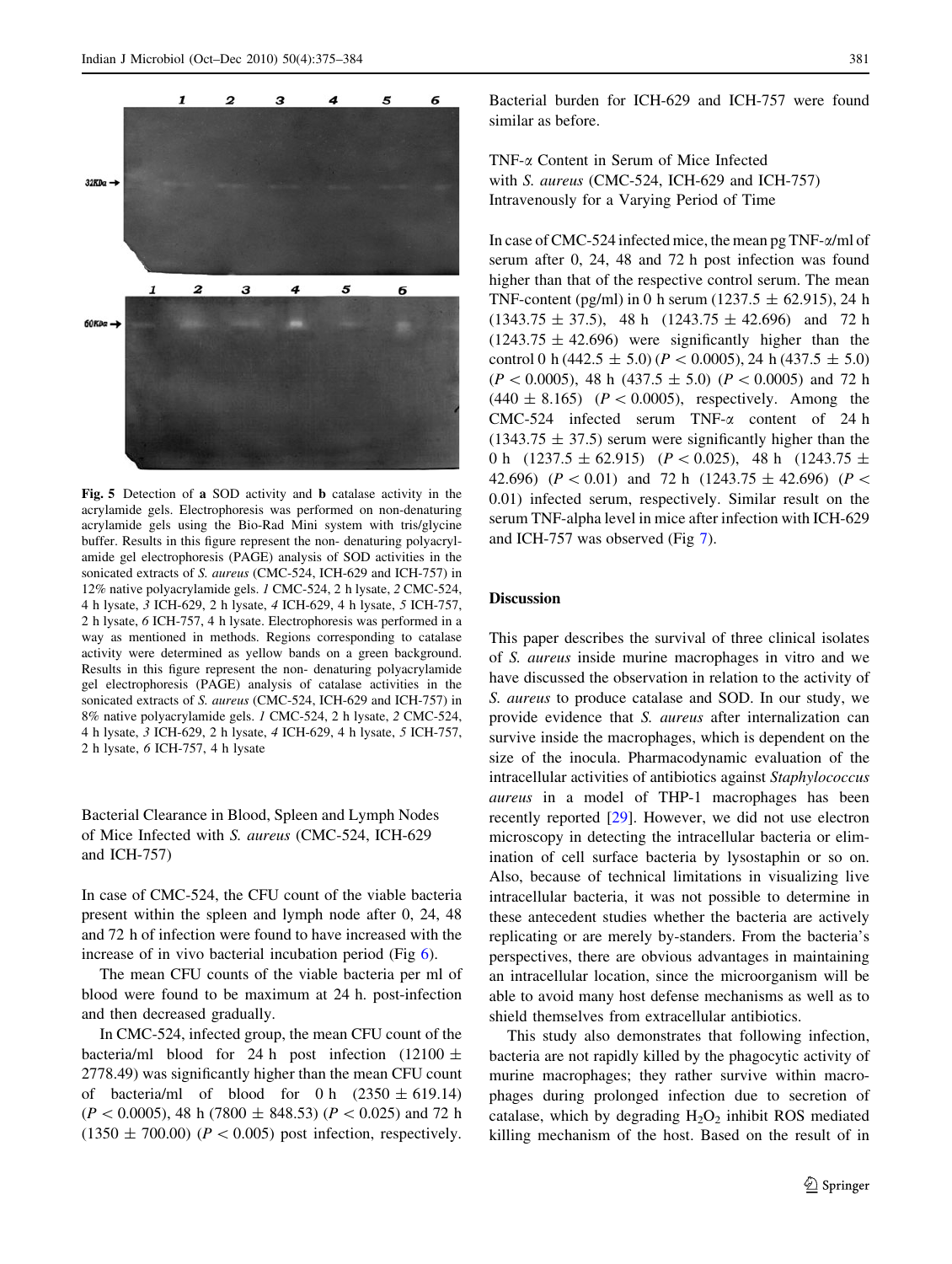<span id="page-7-0"></span>Fig. 6 Bacterial density in a the spleen and lymph nodes of mice after intravenous infection with S. aureus (CMC-524, ICH-629 and ICH-757) and b blood following intravenous injection of S. aureus in mice. Spleen and lymph nodes were processed as described in methods. Results were expressed as numbers of bacterial CFU per milligram of spleen or lymph node tissue. The values are the mean  $\pm$  SD from three different experiments and each experimental group contained at least six mice. Blood samples were collected at different time period from the mice after infection with S. aureus and plated into agar for 48 h. The values are the mean  $\pm$  SD from three different experiments and each experimental group consist at least six mice



vitro CFU assay within 2 h after infection, we stated that S. aureus survived intracellularly. However, we are not sure whether the bacteria survive or not intracellularly based on further longer period (up to 5 h) of assay. Since these three clinical isolates possess catalase-producing activities, therefore, involvement of catalase can be suggested for contributing intracellular survival. Since all the standard strains of S. aureus produce catalase there is no particular significance to look at the catalase activity in bacterial culture. Oxidative products were clearly implicated as the antibacterial agents for this system, since antibacterial activity was inhibited with catalase  $(H_2O_2)$ inhibition). Survival studies with these three catalase positive S. aureus clearly indicates that the bacterial catalase protects against host  $H_2O_2$ .

In the context of superoxide having a direct role in killing results with S. aureus suggest that bacteria with SOD production would be more resistant to oxidative killing by macrophages. It has been reported that killing of S. aureus was impeded when SOD-coated latex beads were co-ingested with the bacteria [\[30](#page-9-0)]. It is possible that this bacterial associated SOD could slow down intra-phagosomal killing and be a factor in their pathogenecity. Regulation of this enzyme is presumably one aspect of the adaptation process that allows the bacteria to survive under hostile condition.

The relevance of these observations to S. aureus infection in vivo is unknown. We speculate that natural infection involves organisms in both exponential and stationary phases of growth. Such organisms are readily phagocytosed by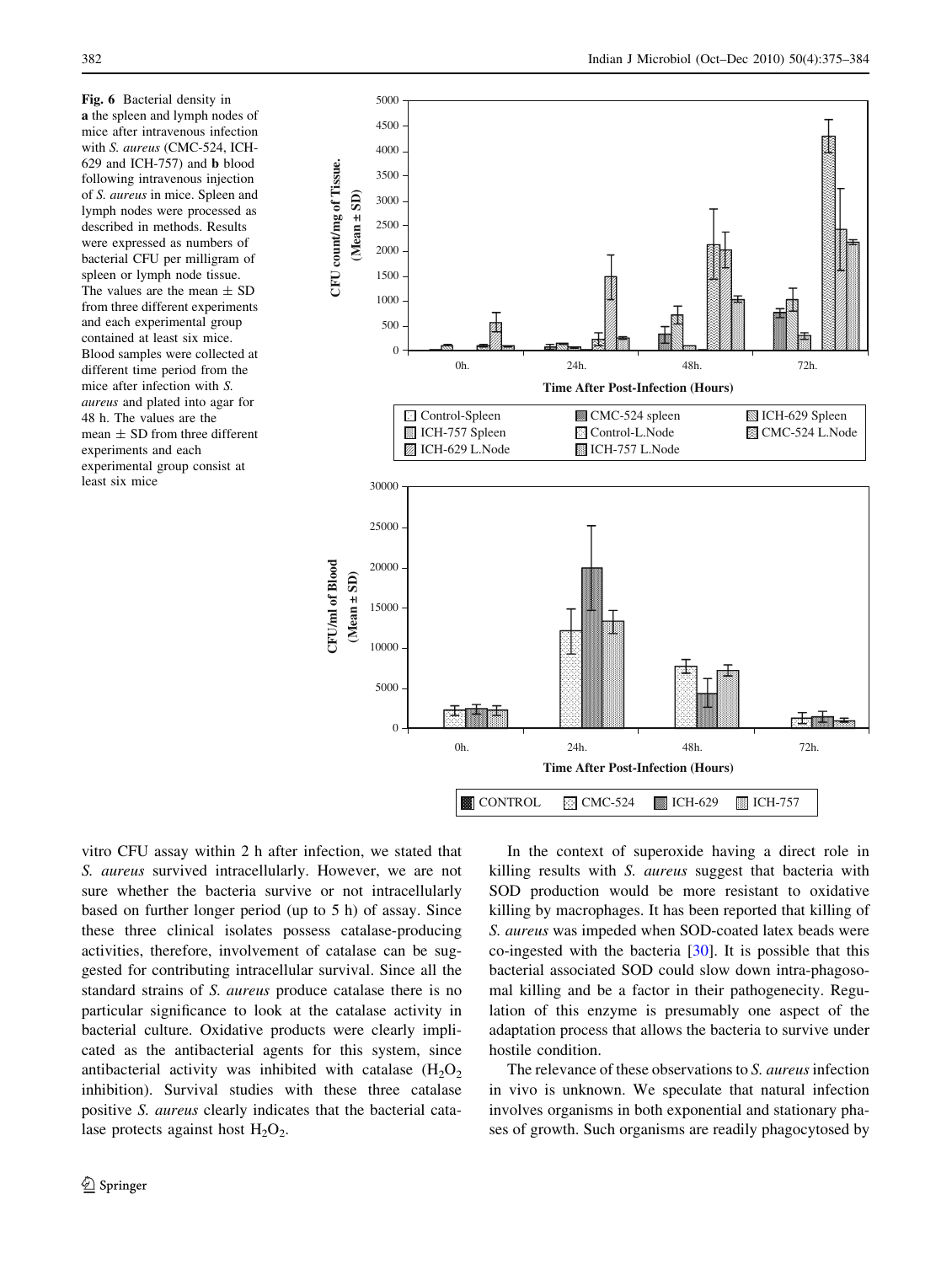<span id="page-8-0"></span>



PMN, monocytes and macrophages resident in the liver and spleen. These organisms in the stationary phase of growth may be quickly killed by murine macrophages since they are susceptible to concentrations of  $OH^-$  and  $OCl^-$ , which can be easily achieved. Organisms in the exponential phase of growth are also taken up by macrophages but are more likely to resist intracellular killing. Since the ability of macrophages to produce  $OCI^-$  and  $OH^-$  is limited, the organism may thus survive and replicate in these cells.

As early factors in inflammation and immunity, TNF- $\alpha$ and IL-1 $\beta$  modulate host reactions to foreign antigens. Probably in relation to this modulation of phagocytic function, these cytokines have been implicated in increased nonspecific resistance to infection  $[31]$  $[31]$ . TNF- $\alpha$  was found in the lungs of mice experimentally infected with Chlamydia trachomatis and showed that exogenous TNF- $\alpha$ , induced by lipopolysaccharide provided protection from death caused by the pathogen. The presence of TNF- $\alpha$ whether of host or pathogen origin was required [[32\]](#page-9-0).

Acknowledgments This study was carried out with support of an unrestricted research grant from Indian Council of Medical Research (ICMR), New Delhi, Government of India, provided to Dr. Biswadev Bishayi, Senior Lecturer, Department of physiology, University of Calcutta, Kolkata. We are deeply indebted to Prof. (Mrs.) Manjusree Bal, Department of Physiology, University of Calcutta, for supplying us with S. aureus (CMC-524, ICH-629 and ICH-757). We remain thankful to Prof. Sanghamitra Raha, Saha Institute of Nuclear Physics, Kolkata, India, for their kind help and guidance in the in situ staining techniques.

#### References

1. Pailard D, Grellet J, Dubois V, Saux CM, Quentin C (2002) Discrepancy between uptake and intracellular activity of moxifloxacin in a *staphylococcus aureus*-Human THP-1 monocytic cell model. Antimicrobiol Agents Chemother 46(2):288–293

- 2. Lowy FD (1998) Staphylococcus aureus infection. N Eng J Med 339(8):520–532
- 3. Silverstein SC, Steinbery TH (1990) Host defense against bacterial and fungal infections. In: Davis BD, Dulbecco R, Eisen HN, Ginsberg HS (eds) Microbiology. J.P Lippincott Company, Philadelphia, pp 485–505
- 4. Stor ZG, Tartaglia LA, Farr SB, Ames BN (1990) Bacterial defense against oxidative stress. Trends Genet 6:363–368
- 5. Hampton MB, Kettle AJ, Winterbourn CC (1998) Inside the neutrophil phagosome: oxidants myeloperoxidase and bacterial killing. Blood 92:3013–3017
- 6. Day WA, Sajecki JL, Pitts TM, Joens LA (2002) Role of catalase in Campylobacter jejuni intracellular survival. Infect Immun 68:6337–6345
- 7. Martin SE, Chaven S (1987) Synthesis of catalase in Staphylococcus aureus MF-31. Appl Environ Microbiol 53:1207–1209
- 8. Harrington FowlerLP, Henson PM, Wilder MS (1981) Fate of Listeria monocytogenes in resident and activated macrophages. Infect Immun 33:11–20
- 9. Bayles KW, Wesson CA, Liou LF, Fox LK, Bohach GA, Trumble WR (1998) Intracellular S. aureus escapes the endosome and reduces apoptosis in epithelial cells. Infect Immun 66: 336–342
- 10. Balwit JM, Langevelde PV, Vann JM, Proctor RA (1994) Gentamicin resistant menadione and hemin auxotrophic Staphylococcus aureus persist within cultured endothelial cells. J Infect Dis 170:1033–1037
- 11. Proctor RA, Balwit JM, Vesga O (1994) Variant subpopulation of Staphylococcus aureus as cause of persistent and recurrent infections. Infect Agents Dis 3:302–312
- 12. Yancey RJ, Sanchez MS, Ford CW (1991) Activity of antibiotics against Staphylococcus aureus within polymorphonuclear neutrophils. Eur J Clin Microbiol Infect Dis 10:107–113
- 13. Clement MO, Watson SP, Foster SJ (1999) Characterization of the major superoxide dismutase of S.aureus and its role in starvation, survival, stress resistance and pathogenicity. J Bacteriol 181:3898–3903
- 14. Hamton MB, Kettle AJ, Winterbourn CC (1996) Involvement of superoxide and myeloperoxidase in oxygen dependent killing of S. aureus by neutrophils. Infect Immun 64:3512–3517
- 15. Gresham HD, Lowrance JH, Caver TE, Wilson BS, Cheung AL, Lindberg FP (2000) Survival of Staphylococcus aureus inside neutrophils contribute to infection. J Immunol 164:3713–3722